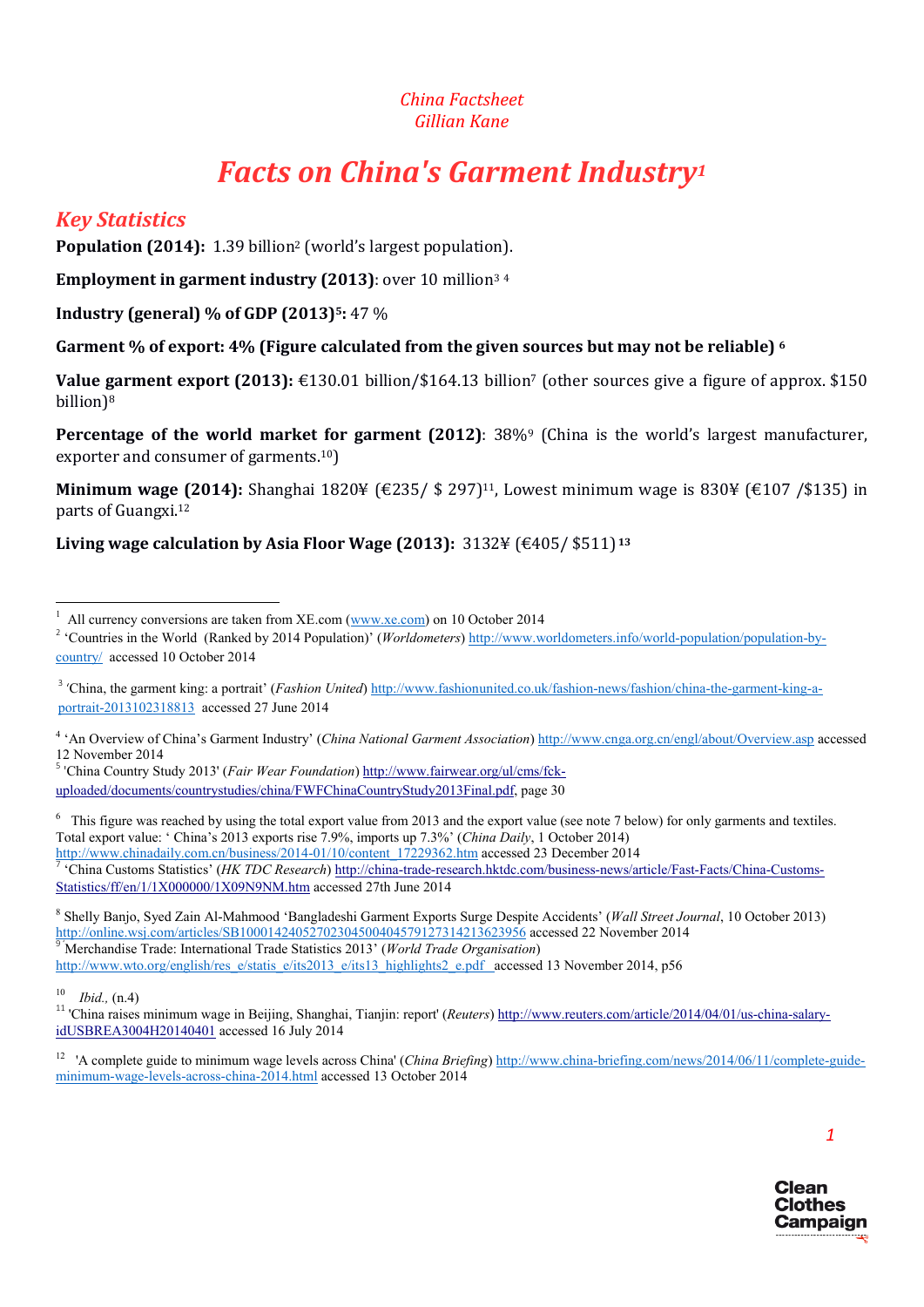# *Background*<sup>14</sup>

- Geography: China is located in East Asia bordering 14 countries; among them, Nepal, North Korea, and Vietnam. It also borders the East China Sea, South China Sea, Yellow Sea, and Korea Bay.
- Politics: China is a 'socialist republic', ruled by the Chinese Communist Party.
- History: China has a long history of success throughout several dynasties and empires. More recently, in the 19th and 20th centuries, China faced unrest and foreign occupation. Since 1949, the socialist system has been in place.
- Economy: China's economy has become one of the fastest growing in the world. China exports goods worth around \$1.2 billion each year.

# *Biggest issues in China's Garment Industry*

- Absence of freedom of association, and collective bargaining.
- *The Hukou System*: This is a system used to register households in China. The system means that workers who migrate from rural areas may not receive social security benefits in urban areas. The influence of the Hukou system means that many migrant workers are often left without any social security protection or benefits.
- Excessive overtime.
- Payment based on piece rates is problematic.
- China is not party to the International Covenant on Civil and Political Rights (ICCPR).
- China is party to International Covenant on Economic, Social and Cultural Rights (ICESCR) but has a reservation on article 8 ICESCR (right to form trade Unions), and furthermore has not ratified the optional protocol to ICESCR.

# *General Data*

- World's leading garment exporter.<sup>15</sup> <sup>16</sup>
- Key Garment Producing Areas: Guangdong, Zhejiang, Jiangsu, Shanghai [technically not a province but a super city], Shandong and Fujan. 17 <sup>18</sup>

 <sup>13</sup> 'Asia Floor Wage by Country' (*Clean Clothes Campaign*) https://www.cleanclothes.org/livingwage/asia-floor-wage-by-country accessed 16 July 2014

<sup>&</sup>lt;sup>14</sup> 'China-Facts and History' (Asian History) http://asianhistory.about.com/od/china/p/ChinaProfile.htm accessed 10 October 2014<br><sup>15</sup> *Ibid.*, (n.4)<br><sup>16</sup> 'Merchandise Trade: International Trade Statistics 2013' (World Tr

China National Textile and Apparel Council, Report on the development of China's textile and apparel industry for 2006, China Textile and Apparel Press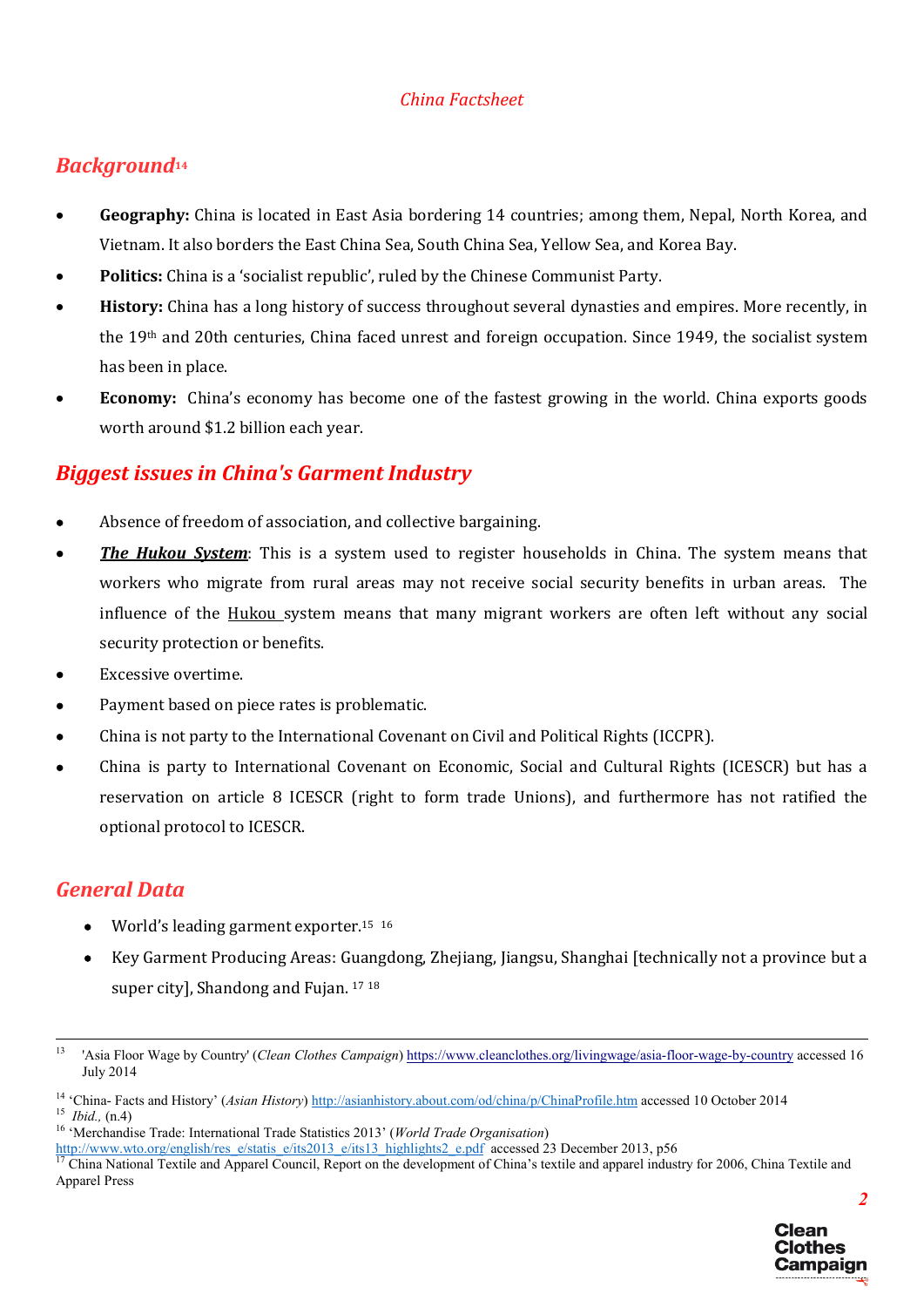# *Industry Structure*

| Producing<br>Factories | China National Garment Association (CNGA) estimates that there are more than 100 000<br>garment producing factories in China, for example Youngor Textile Complex, Well Dyeing<br>Factory, Hongdou Group Co. Ltd., ShanShan Enterprise, Bosideng Co. Ltd, and more. 19 20                                                         |  |  |  |
|------------------------|-----------------------------------------------------------------------------------------------------------------------------------------------------------------------------------------------------------------------------------------------------------------------------------------------------------------------------------|--|--|--|
| Trade                  | Regarding exports: some companies are self-exporting firms, whilst others use<br>intermediaries, such as export companies. <sup>21</sup> Branded apparel is normally distributed<br>through department stores or speciality stores. Low priced clothing tends to be<br>distributed through 'wholesale markets or hypermarkets.'22 |  |  |  |
| Retail                 | Well-known brands which source their products in China are Adidas, Nike, Puma, Calvin<br>Klein, Lacoste, Abercrombie and Fitch, Li Nung, possibly more. 23 24                                                                                                                                                                     |  |  |  |

### *Exports/Imports*

| <b>Date</b>        | Total exports <sup>25</sup>        | Total imports <sup>26</sup>                                                        |
|--------------------|------------------------------------|------------------------------------------------------------------------------------|
|                    | Textile Garments)                  | (Commodity: Garments, Including (Commodity: Garments and Clothing)<br>Accessories) |
| Monthly (May 2014) | €10.66 billion/ \$13.44 billion    | $€297.29$ million                                                                  |
| Annual (2013)      | €130.01 billion / \$164.13 billion | $€3.91$ billion                                                                    |

#### *Local dependency on garments/ textile export*

Turnover/profit: In 2012, the industry produced 43.6 billion pieces. Sources give the export value between

David Stanway, 'Big name brands sourcing from polluting China firms' (*Reuters*, 13 July 2011)

(http://www.reuters.com/article/2011/07/13/us-china-pollution-greenpeace-idUSTRE76C0YS20110713 accessed 13 November 2014

<sup>26</sup> *Ibid.*



<sup>18</sup> *Ibid.,* (n.4) 19 *Ibid.* <sup>20</sup> 'China's Apparel Market 2012 (*Li & Fung Research Centre,* 2012) http://economists-pick-

research.hktdc.com/resources/MI\_Portal/Article/ef/2013/01/455227/1357733319503\_ecs29122012.pdf accessed 23 December 2014, slide 11<br><sup>21</sup> 'List of Main Export Apparel Enterprises of China' (China National Garment Association

accessed 23 December 2014<br>
<sup>22</sup> http://economists-pick-research.hktdc.com/resources/MI\_Portal/Article/ef/2013/01/455227/1357733319503\_ecs29122012.pdf slide 7

<sup>&</sup>lt;sup>23</sup> Enid Tusi, 'The Luxury that Dare not Speak its Name' ( $\overline{F}t.com$ , 3 October 2012) http://www.ft.com/cms/s/2/b88b4a38-0d57-11e2-97a1-<br>00144feabdc0.html#axzz3Eh9MBrDh accessed 10 October 2014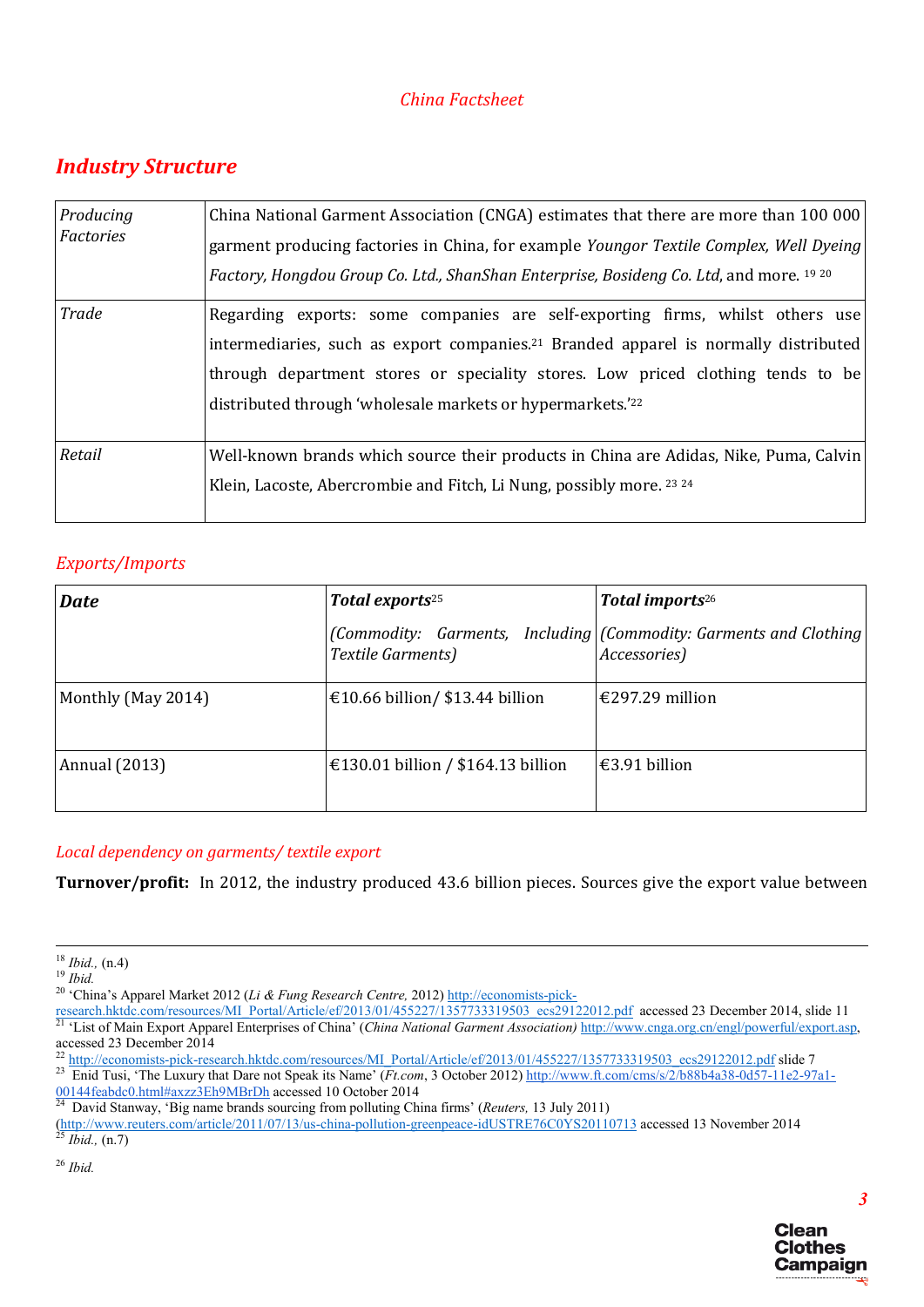\$153.219 billion - \$159.6 billion in exports, and domestic sales of \$277.28 billion. 27 <sup>28</sup> In 2013, China exported \$164.13 billion.<sup>29</sup>

#### Investment figures:

- Foreign Direct Investment (FDI) across all industries in China: \$1062.40 hundred million (January November 2014)30
- Favourable investment conditions<sup>31</sup> such as a huge population and market, availability of low cost, skilled labour, and a very good infrastructure makes the Chinese garment industry attractive to foreign investors. However, tight governmental regulation and the requirements for mandatory joint ventures may discourage investment. 32
- Despite apparent high FDI figures and favourable investment conditions, data released by the Chinese Ministry of Commerce in September 2014, reveals that FDI in China has hit a four year low. 33
- Recent years have seen some companies shift from China to other neighbouring countries, e.g. Cambodia, Myanmar, etc. This is most likely due to cheaper labour and regulation costs in these countries. However, China's sophisticated supply chain structure means that it retains competitiveness in the market. 34 <sup>35</sup>

#### *GSP <sup>36</sup>*

- GSP is a system of tariff reductions for developing countries exporting to the EU.
- Previously GSP existed in the USA but of 31st July 2013, the US GSP system expired and has yet to be renewed.37 When US operated the GSP system, China was not eligible for GSP in USA because it is a communist country.38
- As of 1 January 2014, new EU regulations on GSP have entered into force. As part of these new

drive-investment-in-china.asp> accessed 19 January 2015<br>
<sup>33</sup> 'China Foreign Direct Investment at Four-Year low' (*The Wall Street Journal*, 16 September 2014) http://www.wsj.com/articles/china-<br>
<u>53</u> 'China Foreign-direct



<sup>&</sup>lt;sup>27</sup> *Ibid.,* (n.4)<br><sup>28</sup> *Ibid.,* (n.9)<br><sup>29</sup> *Ibid.,* (n.7)<br><sup>30</sup> 'China Foreign Direct Investment: 1997-2014' (*Trading Economics*) http://www.tradingeconomics.com/china/foreign-direct-investment accessed 23 December 2014<br> $31$  *Ibid.*,  $(n.4)$ 

<sup>&</sup>lt;sup>32</sup> Marv Dumon 'Top 6 Factors that Drive Investment in China' (*Investopedia)* <http://www.investopedia.com/articles/economics/09/factors-

Dongxia SU 'Hong Kong garment manufacturers eye Myanmar outsourcing' (*Just – Style*, 16 April 2014) http://www.juststyle.com/analysis/hong-kong-garment-manufacturers-eye-myanmar-outsourcing\_id121397.aspx accessed 23 December 2014<br>35 'ANZ Insights: Commercial Banking Asia: Textile and Garment Industry, Market Update' (*ANZ Business*, Ju

<sup>&</sup>lt;sup>36</sup> EU GSP Scheme from January 2014' (Strong and Herd Import Export Services)  $\frac{http://www.strongandherd.co.uk/news/2013-11-06/eu-gsp-  
scheme-from-january-2014/$  accessed 11 July 2014

<sup>&</sup>lt;sup>37</sup> 'Welcome to Renew GSP Today' (*Renew GSP Today*)  $\frac{http://renewgsptoday.com/$  accessed 11 July 2014  
<sup>38</sup> The US Generalised System of Preferences Program: An Update (*Trade Partnership*)

http://www.tradepartnership.com/pdf\_files/2011%20GSP%20Update.pdf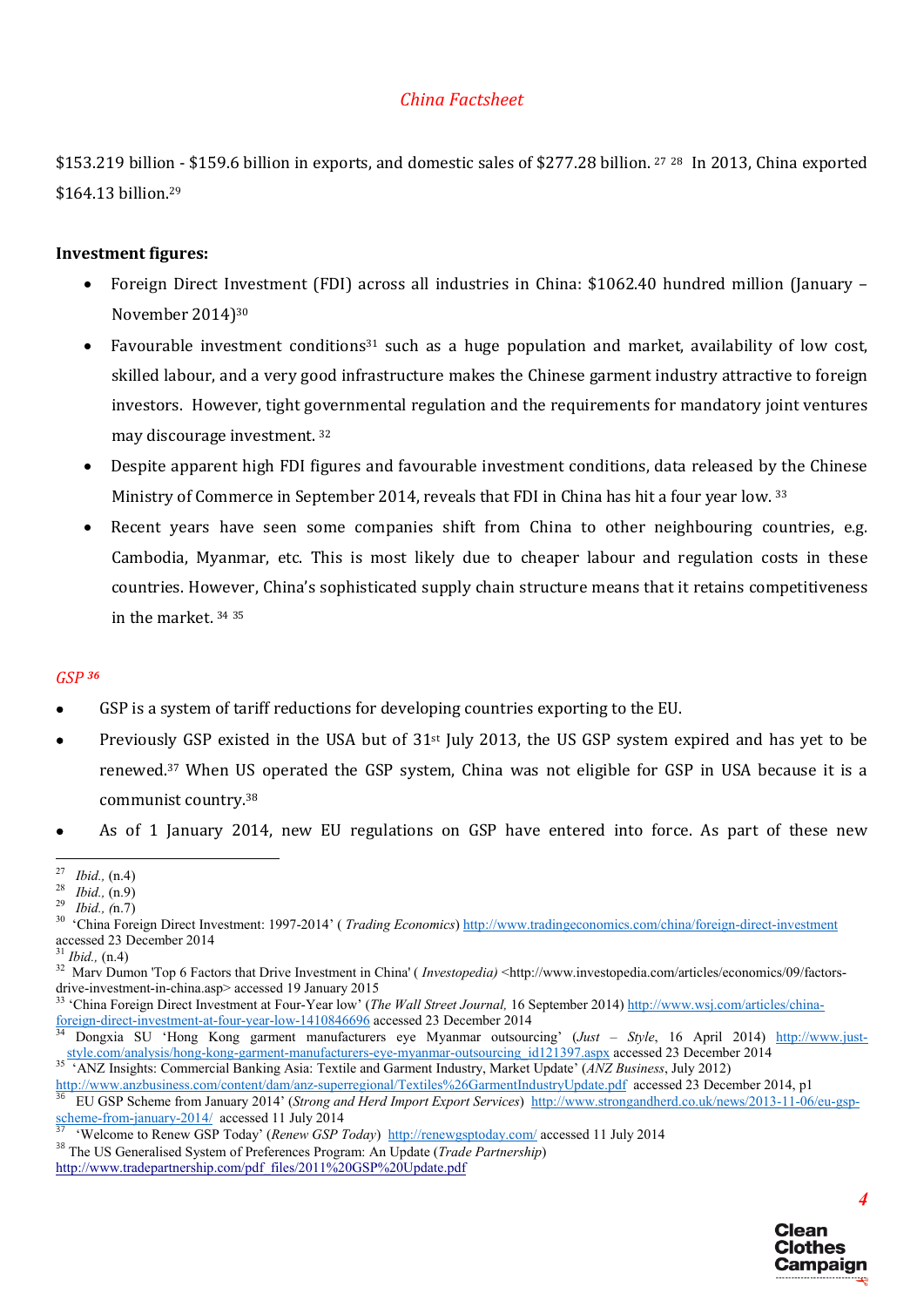regulations, it was announced that China will lose benefits under the new scheme from 1 January 2015, 39 since the new regulations provided that countries which had been classified by the World Bank as 'high' or 'upper-middle income' countries for three consecutive years would not benefit from the trade preferences. These rules have indeed come into effect for China in 2015.40

#### *Cotton*

- World's leading producer and exporter of cotton.<sup>41</sup> Production for 13/14 is estimated to reach 6.7 million tons.42
- Previous issue of production/consumption gap with Chinese mills using much more cotton than was domestically harvested.43
- Recent years have seen a change and now there are large stockpiles of cotton in China. The government recently changed its cotton policy in order to effectively deal with the issue of excess cotton.44 Policy changes have led to a decline in cotton production, but this decline has not yet led to a change in China's position as world leader in cotton consumption. 45

## *Workers*

- Garment Industry: over 10 million<sup>46 47</sup> (Some estimate that the figures for manufacturing workers in China may be very conservative. In reality, this figure may be much higher).48
- Garment Workers as percentage of total workforce: 1.28%49

#### *Trade Unions*

<sup>49 &#</sup>x27;Labour Force, total' (*World Bank*) http://data.worldbank.org/indicator/SL.TLF.TOTL.IN accessed 11 July 2014



<sup>&</sup>lt;sup>39</sup> Client Alert, International Trade (*White & Case*) http://www.whitecase.com/files/Publication/95d4cab5-91f2-45ee-803c-764557c3c7a4/Presentation/PublicationAttachment/d05bbb69-f060-42ef-b9e7-953f0b1ff3d5/client-alert-eu-gsp-january-2014.pdf accessed 27 June 2014

<sup>&</sup>lt;sup>40</sup> 'Commission Delegated Regulation (EU) No 1421/2013 of 30 October 2013 amending annexes I, II and IV to Regulation (EU) No 978/2012 of the European Parliament and the Council applying a scheme of generalised tariff preferences [2013] OJ L355/1 http://eurlex.europa.eu/LexUriServ/LexUriServ.do?uri=OJ:L:2013:355:0001:0015:EN:PDF accessed 2 February 2015<br><sup>41</sup> 'China: Centre of the Cotton Market' (*Cotton Incorporated*) http://www.cottoninc.com/corporate/Market-Data/SupplyChai

Cotton-Market-01-11/ accessed 27 June 2014 42 'World Cotton Situation' (*International Cotton Advisory Committee)* https://www.icac.org/getattachment/mtgs/Committee/SC-

<sup>528/</sup>Details/528-Att-1-Cotton-Situation.pdf accessed 13 November 2014 43 *Ibid.,* (n 41)

<sup>44</sup> 'Analysis: Changes in China's Cotton Policy create Uncertainties (*just-style*) http://www.just-style.com/analysis/changes-in-chinas-cottonpolicies-create-uncertainty\_id121452.aspx accessed 27 June 2014

<sup>45</sup>*Ibid.,* <sup>46</sup> *Ibid.,* (n4)

<sup>&</sup>lt;sup>47</sup> Ibid.<br><sup>48</sup> 'Good Luck competing against Chinese Labour costs Mfg. Job growth in China is headed up, not down; 109 million Mfg. workers in China dwarfs number in U.S.' (*Manufacturing & Technology News*) <http://www.manufacturingnews.com/news/06/0502/art1.html> accessed 19 January 2015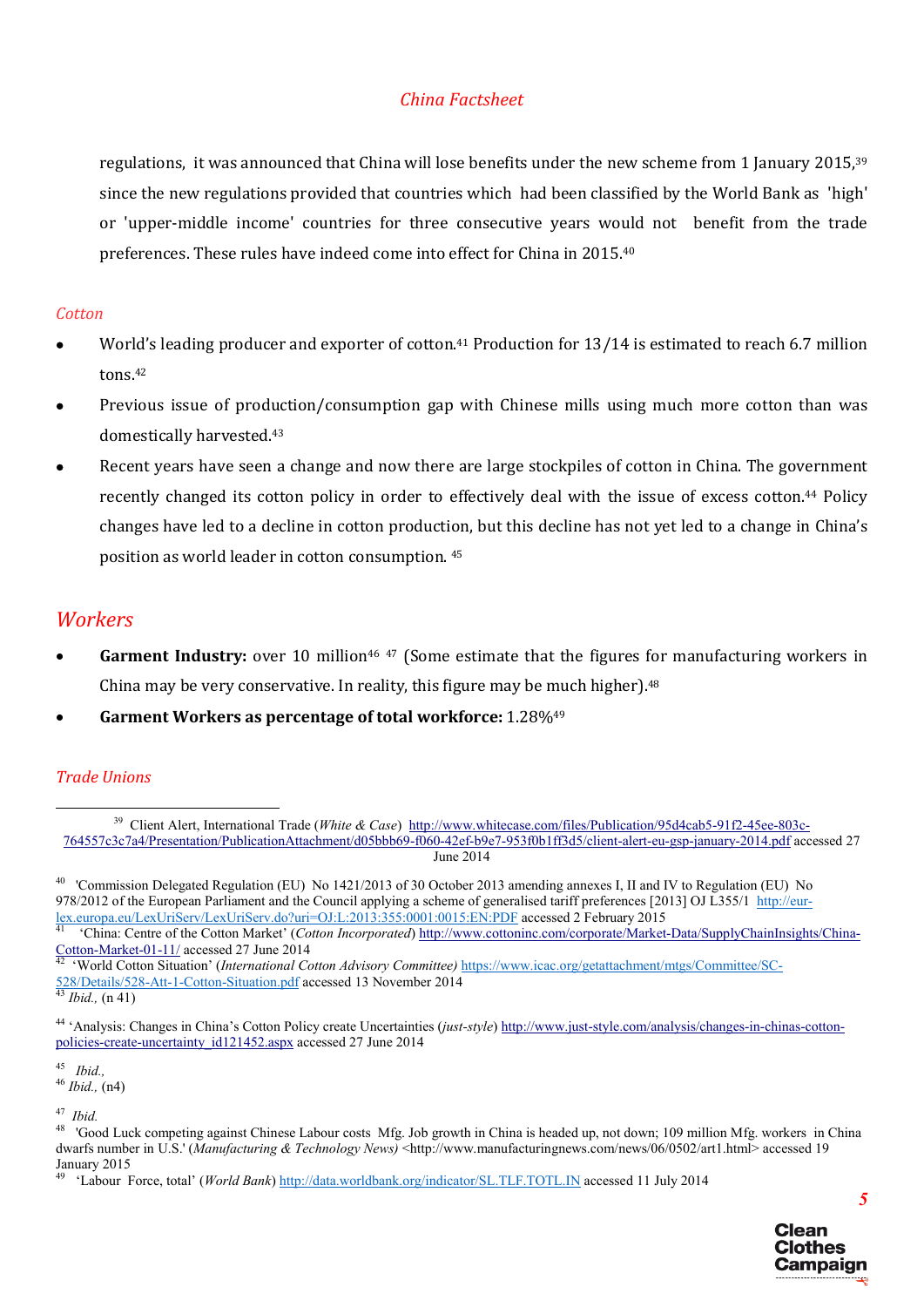#### TU Members: 258 million: around 20% of China's Population (2012)50

- Officially, the ACFTU which is prescribed by law, is the only Trade Union in China. All other organisations are structured below this hierarchically and are subordinate to the ATUC.
- The system is a 'top down' one and workers' representatives are appointed rather than elected and protect both workers' rights and the party's cause.
- A 2010 International Trade Union Confederation (ITUC) report has confirmed that workers do not have the right to organise how they choose, and that the right to collective bargaining is 'limited to the right to strike.'51 The government has made some small progress in recent years, and 'sometimes allows strikes and plant-level collective bargaining.'52
- A recent example which demonstrates a restriction of TU rights is the violent police crackdown of a strike by workers in a garment factory in Shenzhen. Workers had been striking during December 2014 over social insurance issues. After 9 days, the strike was intercepted by police who used violent measures and detained some of the workers.53

### *Working Conditions*

Overall, working conditions in the garment and textile industry in China are very low. High demand for products results in problems of excessive overtime for very little, or no pay. An overview of the relevant legal protection (national and international) and its implementation is provided in the table below.

# *Overview of Relevant Labour Laws, International Law and Implementation*

| Area    | <b>International Law</b> | Ratified?                   | <b>National</b><br>Legislation <sup>54</sup> | Implementation <sup>55</sup>                               |
|---------|--------------------------|-----------------------------|----------------------------------------------|------------------------------------------------------------|
| General | <b>International</b>     | China has                   | Various                                      | Some laws are very well                                    |
|         | Labour                   | ratified some<br><b>ILO</b> | Domestic<br>Legislation                      | implemented, whilst others<br>are very much overlooked and |

 <sup>50</sup> 20% of Chinese Join Trade Unions (*China Daily*) http://www.chinadaily.com.cn/china/2012-01/07/content\_14400312.htm accessed 27 June 2014



<sup>51</sup> 'Internationally Recognised Core Labour Standards in the People's Republic of China' (International Trade Union Confederation, May 2010) http://www.ituc-csi.org/IMG/pdf/Chinal\_Final-2.pdf, accessed 23 December 2014, p1<br><sup>52</sup> Labour Rights in China' (AFL CIO America's Unions) http://www.aflcio.org/Issues/Trade/China/Labor-Rights-in-China accessed 23

December 2014

<sup>53</sup> 'Urgent Appeal: Tell Uniqlo and G2000 to stop using violence against workers in Artigas Factory' (*Hong Kong Federation of Trade Unions (International)* 19 December 2014*)* http://en.hkctu.org.hk/mainland-china/press-release-and-statement-cn/urgent-appeal-tell-uniqlo-and-g2000 to-stop-using-violence-against-workers-in-artigas-factory/ accessed 22 December 2014 <sup>54</sup> *Ibid.* (n.5) p 34-64

<sup>&</sup>lt;sup>55</sup> *Ibid.* p20 ff. (Unless otherwise indicated, all information in this column has been taken from this report)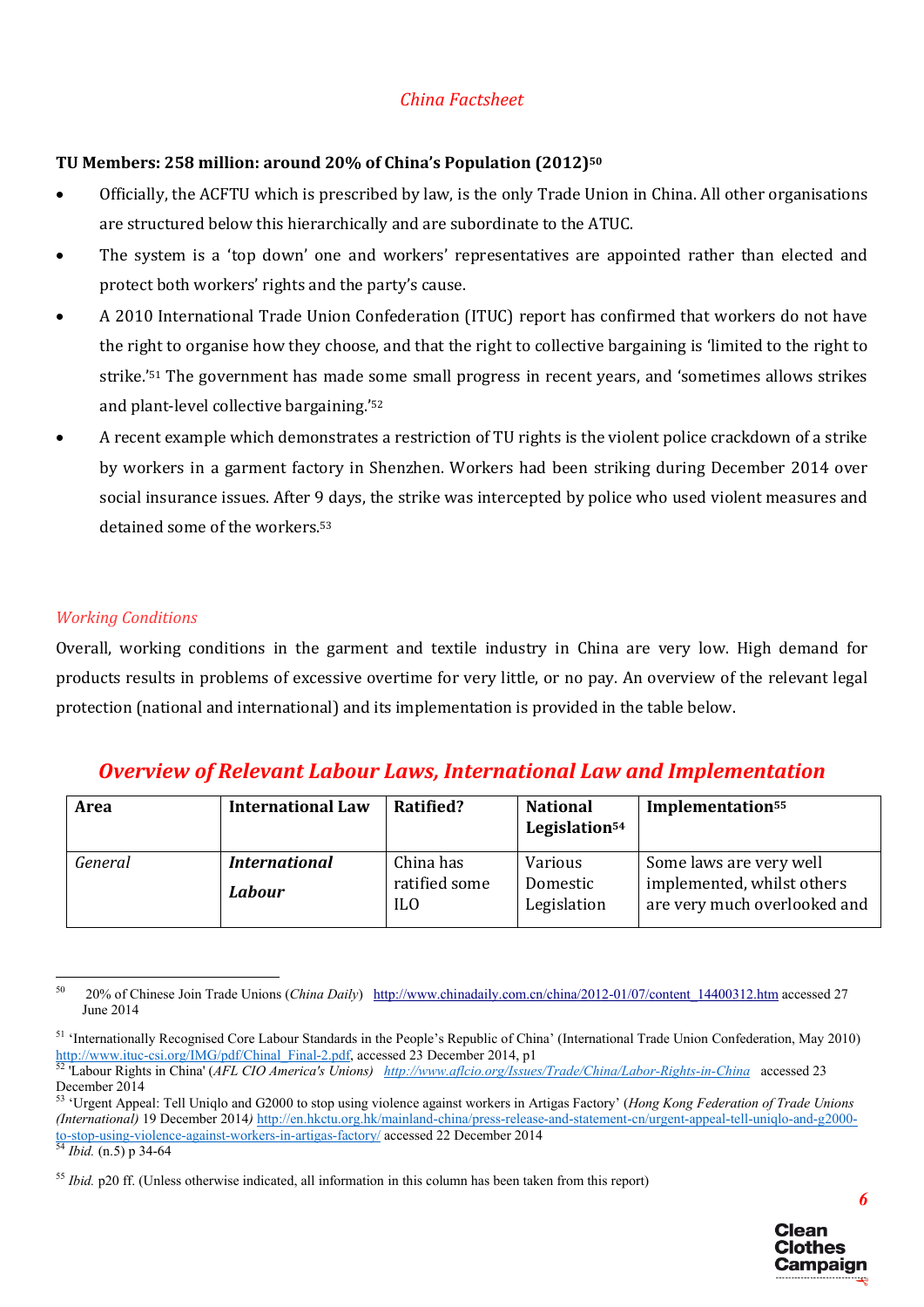|                      | <b>Association (ILO)</b><br><b>Conventions</b> and<br>international<br>human rights<br>treaties such as:<br>The<br>$\bullet$<br>International<br>Covenant on<br>Civil and<br><b>Political Rights</b><br>(ICCPR),<br>The<br>$\bullet$<br>International | Conventions<br><sup>56</sup> (see below).<br>China has<br>signed, but not<br>ratified the<br>ICCPR.<br>Regarding the<br>key human<br>rights<br>treaties <sup>57</sup> :<br>China has<br>acceded to the<br><b>ICESCR (2001)</b><br>but has not<br>signed the<br>optional<br>protocol<br>(which allows |                                                     | create problems. More details<br>are below.                                                                             |
|----------------------|-------------------------------------------------------------------------------------------------------------------------------------------------------------------------------------------------------------------------------------------------------|------------------------------------------------------------------------------------------------------------------------------------------------------------------------------------------------------------------------------------------------------------------------------------------------------|-----------------------------------------------------|-------------------------------------------------------------------------------------------------------------------------|
|                      | Rights (ICESCR),<br>The Convention<br>$\bullet$<br>to Eliminate all<br>forms of<br>Discrimination<br><b>Against Women</b><br>(CEDAW)<br>The Convention<br>$\bullet$<br>on the Rights of<br>the Child.                                                 | ratified the<br><b>CEDAW (1980)</b><br>China has<br>ratified the CRC<br>(1992)                                                                                                                                                                                                                       |                                                     |                                                                                                                         |
| <b>Forced Labour</b> | ILO Conventions 29,<br>105                                                                                                                                                                                                                            | ILO 29: NO<br>ILO 105: No<br><b>ICCPR</b>                                                                                                                                                                                                                                                            | Art. 3, 9 PRC<br>Labour Law<br>Art.37 PRC<br>Law on | The national legislation is not<br>always implemented,<br>especially right of workers to<br>freely terminate employment |

56 'Ratifications of ILO Conventions: Ratifications for China' (*International Labour Organisation)*

http://www.ilo.org/dyn/normlex/en/f?p=NORMLEXPUB:11200:0::NO::P11200\_COUNTRY\_ID:103404 accessed 10 October 2014<br><sup>57</sup> 'Ratification of International Human Rights Treaties – China' (*University of Minnesota Human Rights Libr* 

http://www1.umn.edu/humanrts/research/ratification-china.html accessed 10 October 2014

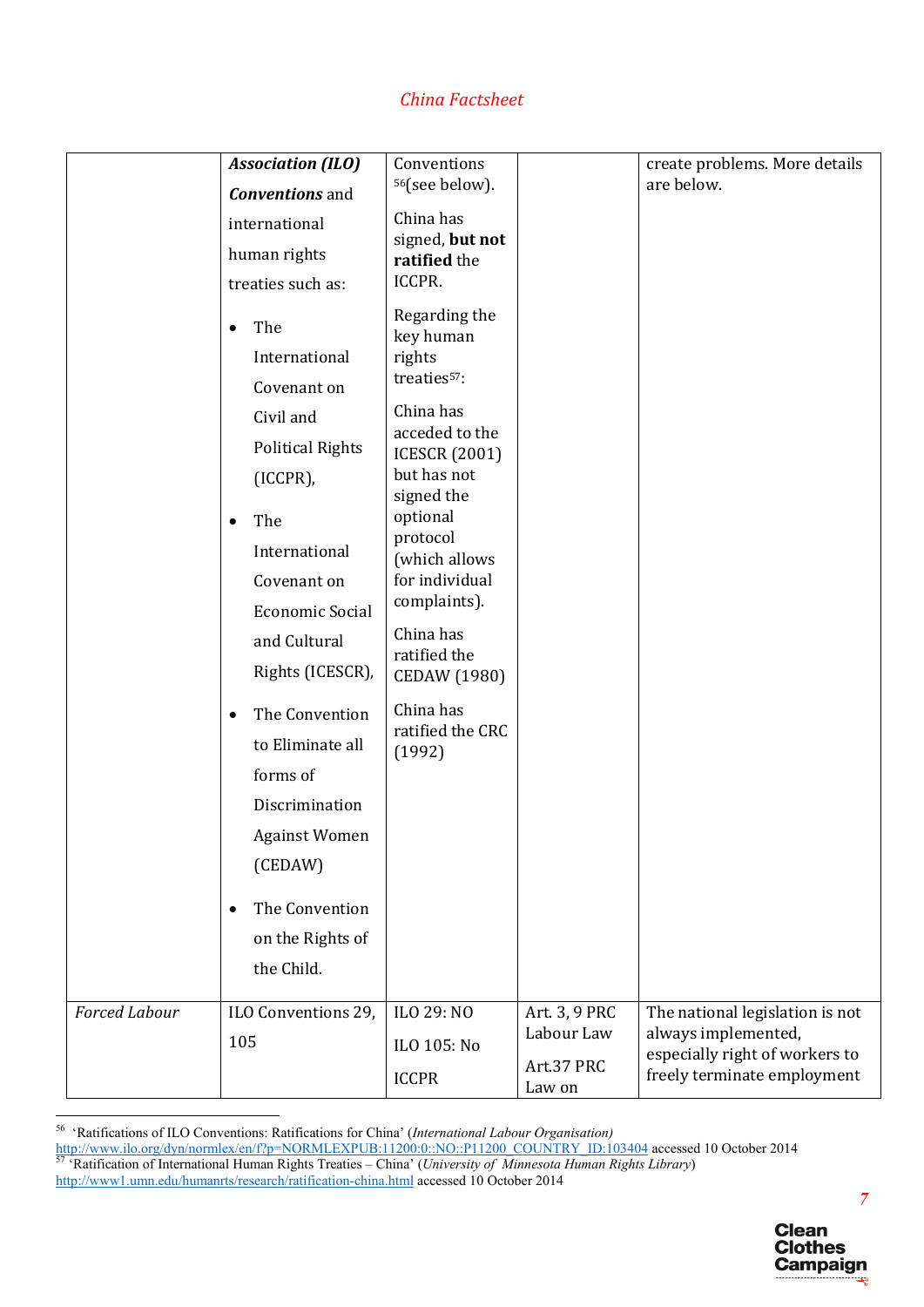|                                   | ICCPR: art 7, 8<br>ICESCR: art 6                                                                        | &ICESCR: see<br>above                                                                                | Employment<br>Contract                                                                                                                   | due to a combination of high<br>demand and a shortage of<br>workers.                                                                                                                                                               |
|-----------------------------------|---------------------------------------------------------------------------------------------------------|------------------------------------------------------------------------------------------------------|------------------------------------------------------------------------------------------------------------------------------------------|------------------------------------------------------------------------------------------------------------------------------------------------------------------------------------------------------------------------------------|
|                                   |                                                                                                         |                                                                                                      |                                                                                                                                          | The existence of prison labour<br>continues to be a problem. <sup>58</sup>                                                                                                                                                         |
| Non-<br><b>Discrimination</b>     | <b>ILO Conventions</b><br>100 & 111<br>Art.2, 26 ICCPR<br>Art. 2(2) ICESCR<br>Art.2 CRC<br>Art 1. CEDAW | ILO 100: Yes,<br>1990<br>ILO 111: No<br>ICCPR, ICESCR,<br>CEDAW,CRC:<br>see above                    | Art 12-14, 46,<br><b>PRC Labour</b><br>Law<br>Art. 19.<br>Regulations<br>on<br>Employment<br>Service and<br>Admin.<br>Also, see<br>women | Discrimination against women<br>is common. <sup>59</sup><br>An ITUC report (2010) has<br>found that 'institutionalised<br>discrimination' against<br>migrant workers (Hukou<br>system) continues to be a<br>problem. <sup>60</sup> |
|                                   |                                                                                                         |                                                                                                      | section below.                                                                                                                           |                                                                                                                                                                                                                                    |
| Women                             | <b>CEDAW</b>                                                                                            | China is a state<br>party to<br>CEDAW, but<br>has a<br>reservation on<br><b>Article 29(1).</b><br>61 | Art. 21 - 27:<br><b>PRC</b><br>Regulation on<br>Protection of<br>Rights of<br>Women                                                      | Discrimination against and<br>harassment of women is<br>common. <sup>62</sup>                                                                                                                                                      |
| Child Labour                      | ILO Conventions:<br>138 & 182<br>Art 32 CRC                                                             | ILO 138: 1999<br>ILO 182: 2002<br>CRC: see above                                                     | Art 15 PRC<br>Labour Law<br>Art. 2, 4, 6,<br>Regulation on<br>Prohibition of<br>Child Labour.<br><b>Other</b><br>provisions.             | Not traditionally a big problem<br>in the Chinese Garment<br>Industry. Labour shortages<br>since 2008 have meant that<br>child labour has increased.<br>Sometimes work-study<br>programmes or internships<br>hide child labour.    |
| Freedom of<br>Association/Collect | ILO Conventions 87<br>& 98                                                                              | ILO 87: No                                                                                           | Art. 7 PRC<br>Labour Law                                                                                                                 | In theory, the law provides for<br>this right but there is a lot of                                                                                                                                                                |

 <sup>58</sup> What is the Laogai System?' (*Laogai Research Foundation)* http://www.laogai.org/page/what-laogai-system accessed 16th July 2014

<sup>62</sup> *Ibid.*



<sup>59</sup> 'Bustle: Sexual harassment of female workers in China's manufacturing industry is rampant' (China Labour Bulletin) http://www.clb.org.hk/en/content/bustle-sexual-harassment-female-workers-chinas-manufacturing-industry-rampant accessed 16 July 2014

<sup>60</sup> 'Internationally Recognised Core Labour Standards in the People's Republic of China' (International Trade Union Confederation, May 2010) http://www.ituc-csi.org/IMG/pdf/Chinal\_Final-2.pdf, accessed 23 December 2014, p1. 61 ' Declarations, Reservations and Objections to CEDAW' (*UN Women*) http://www.un.org/womenwatch/daw/cedaw/reservations-country.htm

accessed 10 October 2014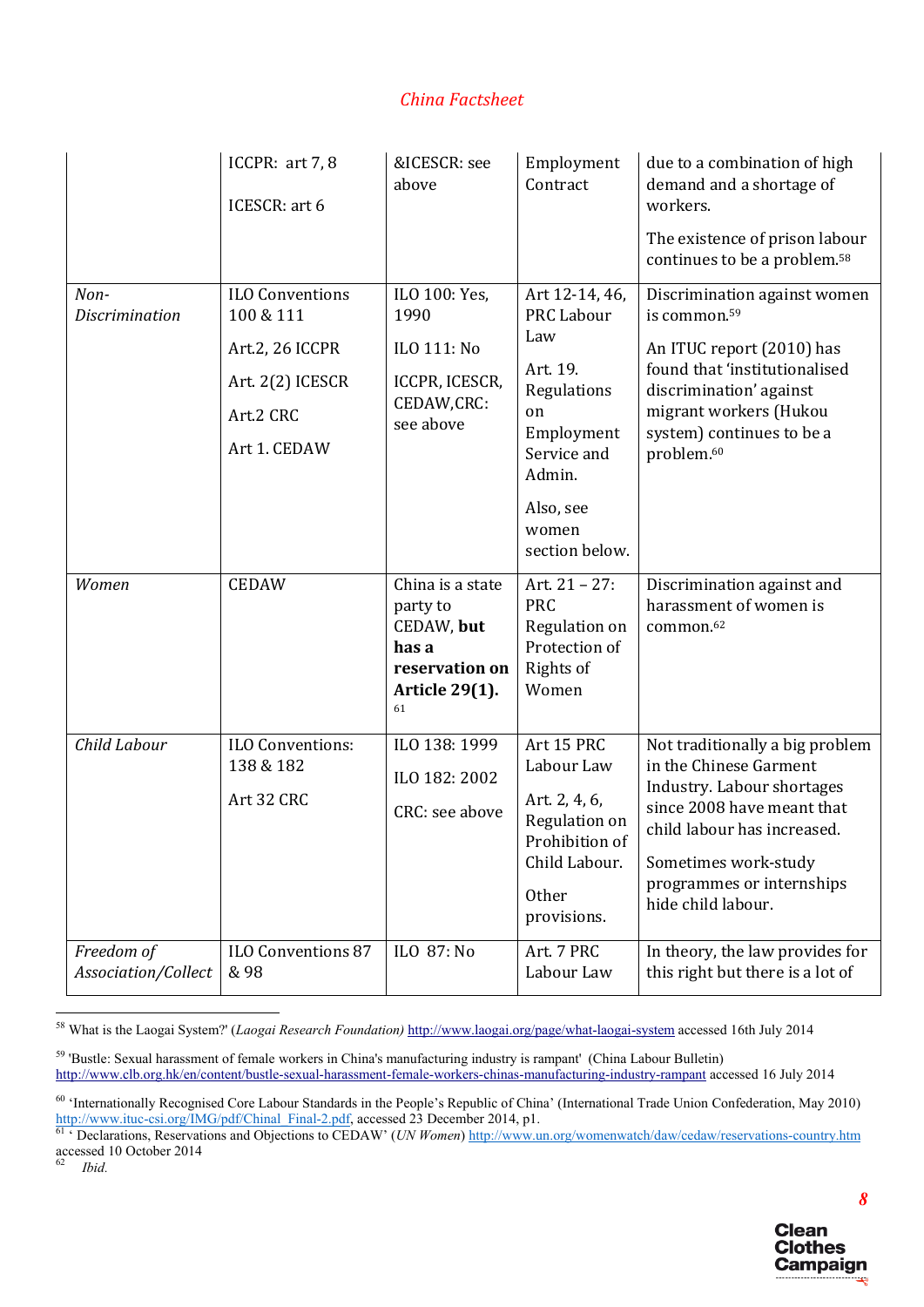| ive Bargaining                     | Art. 22 ICCPR<br>Art. 8 ICESCR               | ILO 98: No<br><b>ICCPR&amp;</b><br><b>ICESCR</b> : see<br>above | Labour<br>Contract Law:<br>various<br>articles<br><b>Trade Union</b><br>Law (various<br>articles)                                           | control over Trade Unions<br>with all having to report to<br>national hierarchy (ultimate<br>control rests with Communist<br>Party)<br>Amongst workers there is a<br>general ignorance of Trade<br><b>Union and Collective</b><br>Bargaining. As mentioned<br>above, the right to collective<br>bargaining is 'severely<br>restricted.'63<br>The right to strike removed<br>from constitution in 1982. |
|------------------------------------|----------------------------------------------|-----------------------------------------------------------------|---------------------------------------------------------------------------------------------------------------------------------------------|--------------------------------------------------------------------------------------------------------------------------------------------------------------------------------------------------------------------------------------------------------------------------------------------------------------------------------------------------------------------------------------------------------|
| Living Wage                        | ILO Conventions 26<br>& 131<br>Art. 7 ICESCR | ILO 26: 1930<br>ILO 131: No<br><b>ICESCR:</b> see<br>above      | Ch. 5 PRC<br>Labour Law                                                                                                                     | There appears to be a lack of<br>uniformity nationwide as to<br>how the minimum wage is<br>calculated. There are also no<br>overtime regulations which<br>often results in failure to pay<br>overtime.                                                                                                                                                                                                 |
| Reasonable<br><b>Working Hours</b> | ILO Convention 1<br>Art.7 ICESCR             | ILO Convention<br>1: No<br><b>ICESCR:</b> see<br>above          | Art. 38, 39, 41<br><b>PRC Labour</b><br>Law<br>Regulation by<br><b>State Council</b><br>on Working<br>Hours.<br>Various other<br>provisions | Violations are common.<br>Excessive overtime is a big<br>problem<br>Penalties for refusing overtime<br>are also common.                                                                                                                                                                                                                                                                                |
| Safe Working<br>Conditions         | ILO Convention 155<br>Art. 7 ICESCR          | <b>ILO Convention</b><br>155: No<br>ICESC: see<br>above         | Code for<br>Design of<br>Extinguisher<br>Distribution<br>in Buildings<br>Various fire                                                       | Sandblasting is a problem.<br>Other reported health and<br>safety issues include hair<br>and/or scarves getting caught<br>in the machines, and exposure<br>to dangerous chemicals.                                                                                                                                                                                                                     |

water of the Union Core Labour Standards (*International Trade Union Confederation*) <http://www.ituc-csi.org/china-new-ituc-<br><sup>63</sup> 'China: New ITUC Report on Core Labour Standards (*International Trade Union Confederation* report-on-core >accessed 13 November 2014

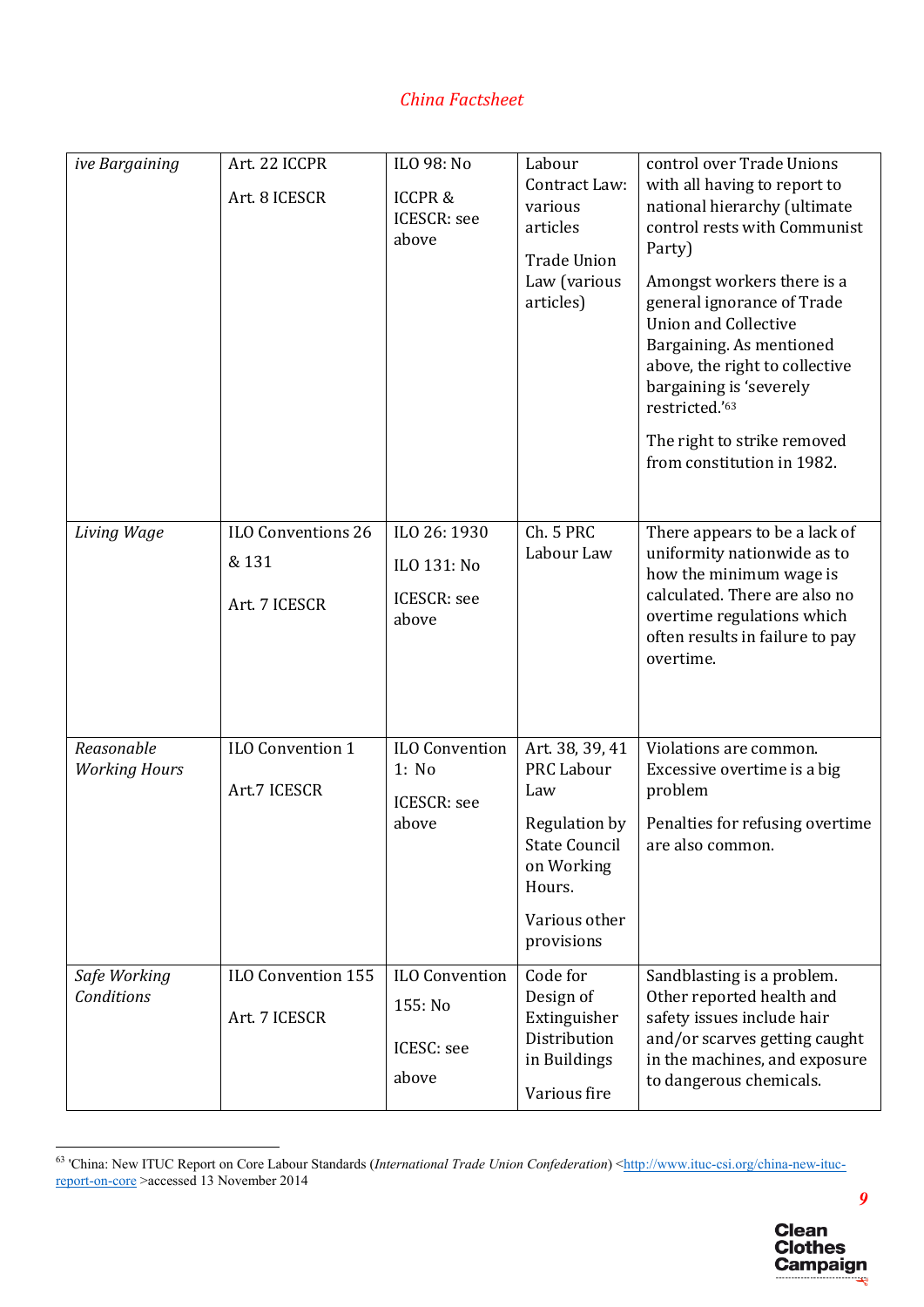| safety laws.             |
|--------------------------|
| Various                  |
|                          |
| Chemical<br>Safety laws. |

#### *Living Wage vs Minimum Wage (In context)64*

| <b>Area</b> | <b>Minimum Wage</b> | Context <sup>65</sup>    | Living Wage (Asia Floor Wage |
|-------------|---------------------|--------------------------|------------------------------|
|             |                     |                          | 2013)                        |
| Shanghai    | ¥1820               | 1kg rice:                | ¥3132                        |
|             | € 216.87            | ¥6.39/€0.82/\$1.04       | € 373.16                     |
|             | \$293.40            |                          | \$504.91                     |
|             |                     | 1 pair of jeans (Levi or |                              |
|             |                     | equivalent):             |                              |
|             |                     | ¥610.72/€78.84/          |                              |
|             |                     | \$99.60                  |                              |
| Guangxi     | ¥830                | As above                 | ¥3132                        |
|             | €98.86              |                          | € 373.16                     |
|             | \$133.80            |                          | \$504.91                     |
|             |                     |                          |                              |

# *Regulations on Living Conditions of Workers*

#### *Social Insurance*

The Social Insurance Law (2010) "provides for work related injury, unemployment insurance and maternity insurance." Notably, there are difficulties when it comes to the implementation of such provisions for migrant workers.<sup>66 67</sup>

<sup>&</sup>lt;sup>64</sup> *Ibid.* (n.11, n.12, n.13)<br><sup>65</sup> 'Cost of Living in China' (*Numbeo*) http://www.numbeo.com/cost-of-living/country\_result.jsp?country=China accessed 10 October 2014<br><sup>65</sup> 'China's workers are calling for Change-What ro hd3.pdf page 18, accessed 16 July 2014

<sup>&</sup>lt;sup>67</sup> 'New Social Insurance law aims to improve social welfare system in China' (*China Briefing*, 8 March 2011) http://www.chinabriefing.com/news/2011/03/08/new-social-insurance-law-aims-for-an-all-round-social-welfare-system-in-china.html accessed 13 November 2014